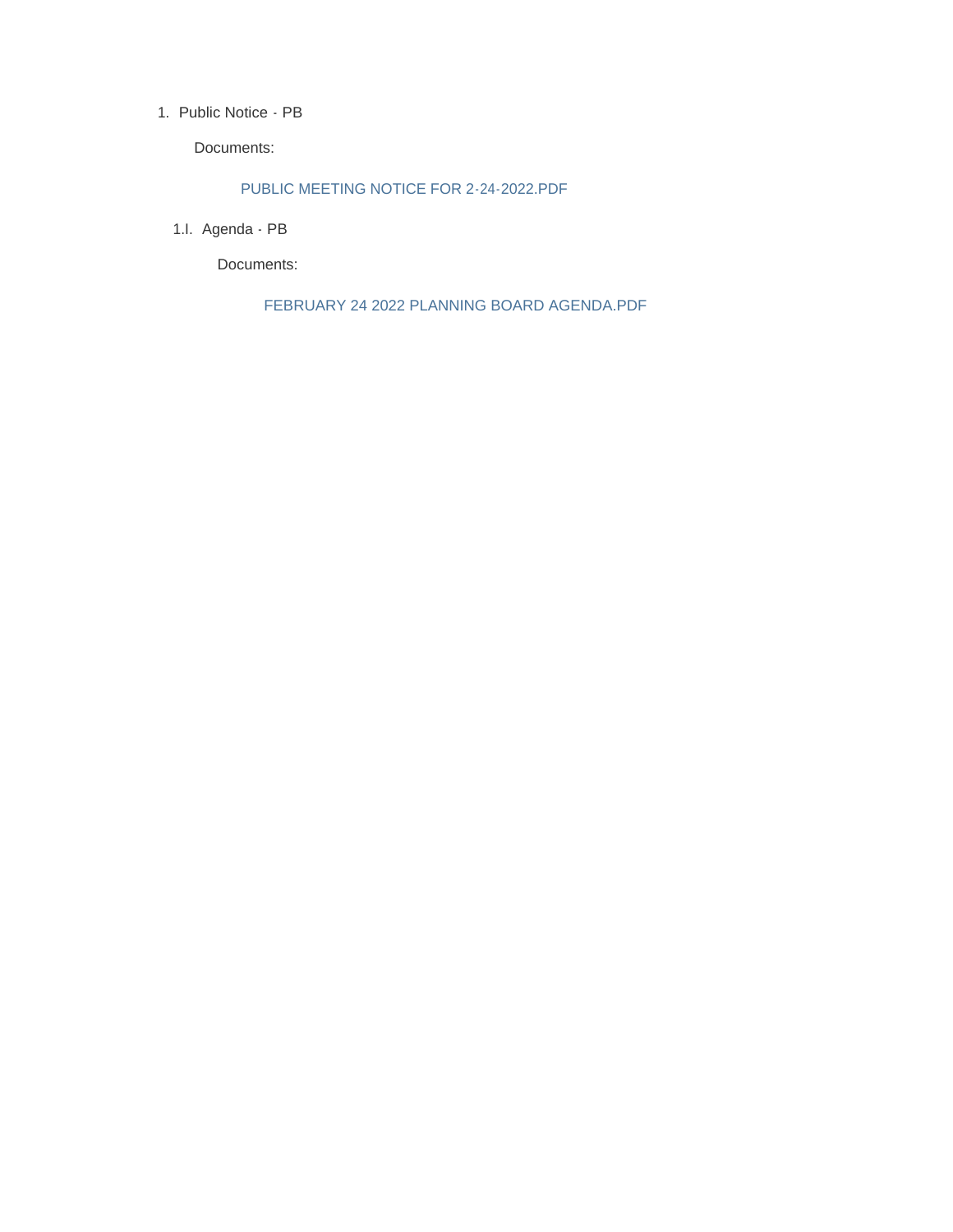## **PUBLIC NOTICE**

The Burke County Planning Board will hold a Public Meeting at **5:30 PM on February 24, 2022,** in the Commissioners Meeting Room/County Services Building located at **110 N. Green St. in Morganton, NC (Door E)**. At the meeting the Board will take public comment regarding the following matter:

**Rezoning Request - ZMA 2022-02:** Applicants: Brian Arrowood and Breckenridge Homes, Inc. - A request to rezone two parcels totaling 12.11-acres parcel of land **from** the Rural-Mixed Use (R-MU) Zoning District **to** the Residential Two (R-2) District. Property ID's (PIN# 1781019211 / REID# 59896 and PIN# 1781112069 / REID# 54460)

### **MEETING FORMAT**

In-Person. Face coverings are not required for citizens that are fully vaccinated against COVID-19. Social distancing will be observed.

### **MEETING ATTENDANCE / PARTICIPATION**

If you have any general comments, questions, or concerns regarding the rezoning and do not feel comfortable attending the meeting in person, you may contact the Community Development Department by phone, email, or regular mail. Those comments or concerns will be forwarded to the Planning Board for review. Comments or concerns need to be to the Community Development Department no later than 5:00pm on February 22nd.

Alternatively, you may submit written comments or concerns regarding the proposed rezoning to: [peter.minter@burkenc.org.](mailto:peter.minter@burkenc.org)

OR

Burke County Community Development C/O County Planner P.O. Box 219 Morganton, NC 28680

In accordance with ADA regulations, persons in need of an accommodation to participate in the meeting should notify the Community Development Dept. at 828- 764-9030 at least forty-eight (48) hours prior to the meeting.